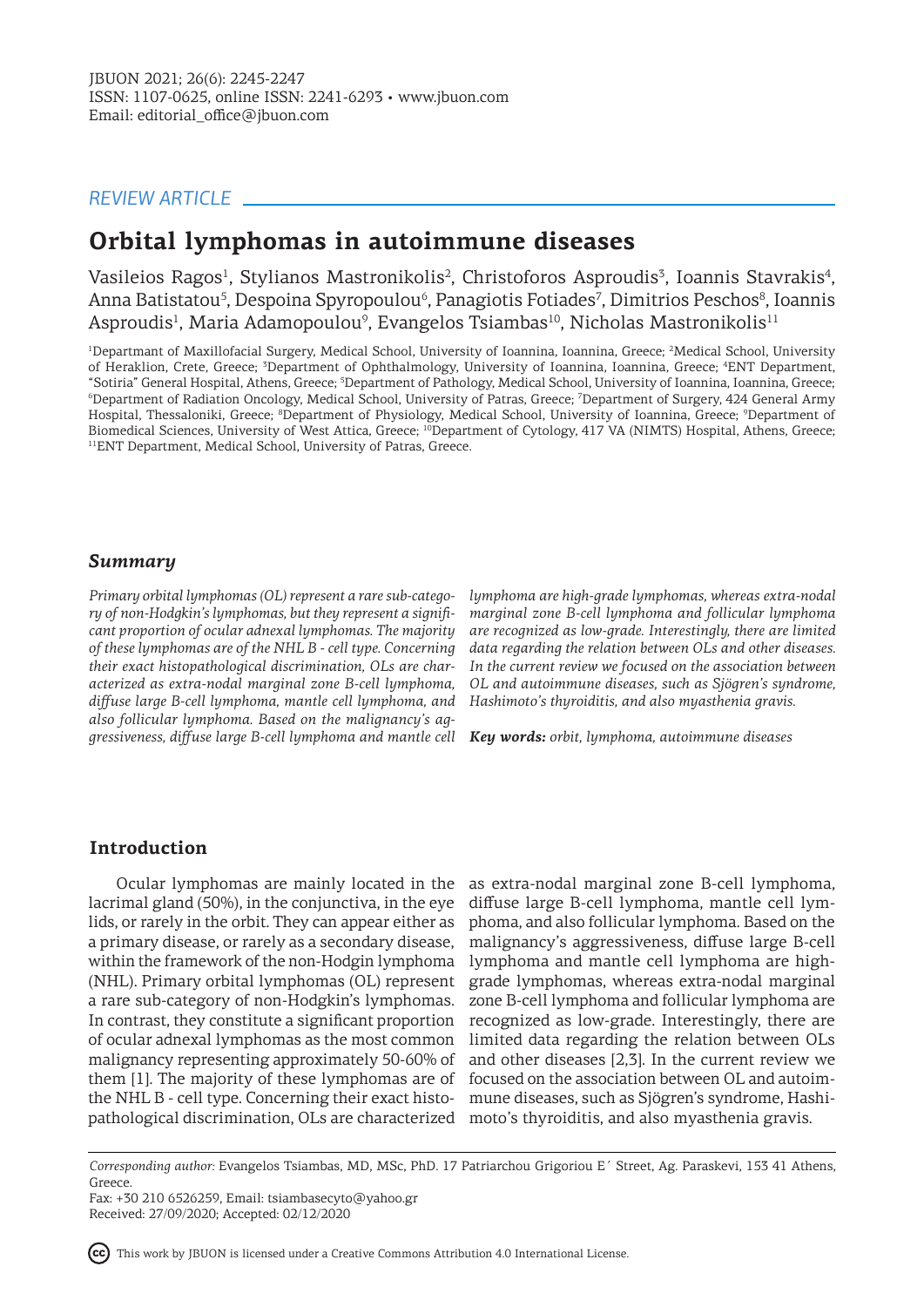# **Primary OL vs idiopathic orbital inflammatory pseudotumor**

Among orbital mass lesions, primary OLs and also idiopathic orbital inflammatory pseudotumors (IOIP) constitute a significant proportion as the prominent lymphoproliferative disorders in this anatomic location. The first represent neoplastic lesions, whereas the last are categorized as non-neoplastic, non-infective inflammatory lesions. Pathologically discriminating these two entities is of utmost importance for handling optimally the corresponding patients. Clinically, OL may appear as a fattening salmon protrusion of the conjuctiva, with symptoms reflecting infiltration and other pressure phenomena (diplopia, proptosis of the orbital globe, blepharoptosis) [4,5]. It is very important to stress the fact that this can be manifested as proptosis of the orbital globe of slow development. The diagnosis is based on an ocular CT scan, certainly on the tumor biopsy, on the examination for the existence of a systemic disease with the help of a thorax and abdomen and neck CT scan, on serum immunoelectrophoresis, and even on bone marrow paracentesis. Referring to the treatment, besides the surgical extraction of the tumor, localized disease radiotherapy or immunotherapy is provided, whereas in the case of systemic disease, chemotherapy is the preferable treatment strategy. The majority of the patients are diagnosed at early disease stages, demonstrating a good prognosis, since only 25% of the patients show extraorbital disease. The 5-year survival for early stage tumours is about 85%. In contrast, cases with extraorbital disease demonstrate poor prognosis up to 20% [6]. Additionally, presence of other characteristics including dacryoadenitis and diffuse inflammation that are mainly detected in IOIPs could easily lead to a confusion regarding the final accurate diagnosis. As mentioned before, OL is a target for radiation therapy and/or combined chemotherapy, whereas IOIPs demonstrate high response rates to steroid-based regimens combined or not with immune-suppressive therapeutic agents [7,8]. Referring to diagnostic tools in order to discriminate the two lesions, fine needle aspiration provides a high level of diagnostic accuracy, but tissue analysis (biopsy) leads to final and exact histopathological categorization [9].

### **OL in autoimmune diseases**

Clinicopathological studies have shown a conjunction between OL rise and progression and specific autoimmune diseases, such as Sjögren's syndrome, Hashimoto's thyroiditis, even myasthenia gravis. Referring to the orbital localization of the lymphoma in the Sjögren's syndrome, it appears

usually at a low stage, with large life expectancy [10]. Concerning clinical features, Sjogren's syndrome is characterized by progressive destruction of the salivary and lacrimal glands causing mucosal and conjunctival dryness. The OL localization in some cases is bilateral, and its rise usually appears in the upper part of the orbit [11,12]. The majority of these lymphomas are of the NHL B-cell type, and the most common subtype is the marginal zone B - cell lymphoma, to which the MALT lymphoma also belongs. They usually appear to women, in late ages  $(60<sup>th</sup>-80<sup>th</sup>)$ decade), except the case of immunocompromized individuals, where they may appear in young age. It is very important to note that, independent of the involvement of Sjögren's syndrome or not, the clinical and immunopathologic characteristics, the prognosis, and the treatment of the lymphoma remain the same [13,14]. The association between the Sjögren's syndrome and the systemic lymphoma is already known, and more specifically, the lymphoid hyperplasia, benign or malignant, is considered to be the utmost important complication of the aforementioned syndrome [15]. Concerning Hashimoto's thyroiditis, there are very limited data and cases that presented also OLs [16,17]. In one of the studies, these entities were combined with Sjögren's syndrome in an old female patient. She demonstrated a very rare co-existence of two autoimmune diseases with her clinical image to include periorbital puffiness and a combination of dry eyes and mouth. Additionally, ocular lesion was constituted by bilateral exophthalmos, impaired eyeball movement, periorbital oedema and also chemosis. Finally, it is well established that another severe autoimmune disease, myasthenia gravis, is correlated to thymoma, but its reported relation with OL is limited and under investigation [18,19]. This rare co-existence is clinically characterized by solid orbital masses combined with diplopia and ptosis. The final biopsy diagnosis is based on a specific immune-profile that demonstrates lymphocytes positive for markers including CD20 and cyclin-D1, leading to a mantle cell lymphoma definition in an analyzed case [20].

In conclusion, primary OL -although rare non-Hodgkin's lymphomas- represent a significant proportion of ocular adnexal lymphomas and the most common malignancy implicated orbit. Co-existence with autoimmune diseases including Sjögren's syndrome, Hashimoto's thyroiditis, and myasthenia gravis is very rare, but very interesting regarding its pathology analysis and diagnosis and also therapeutic strategies that should be applied in the corresponding patients.

### **Conflict of interests**

The authors declare no conflict of interests.